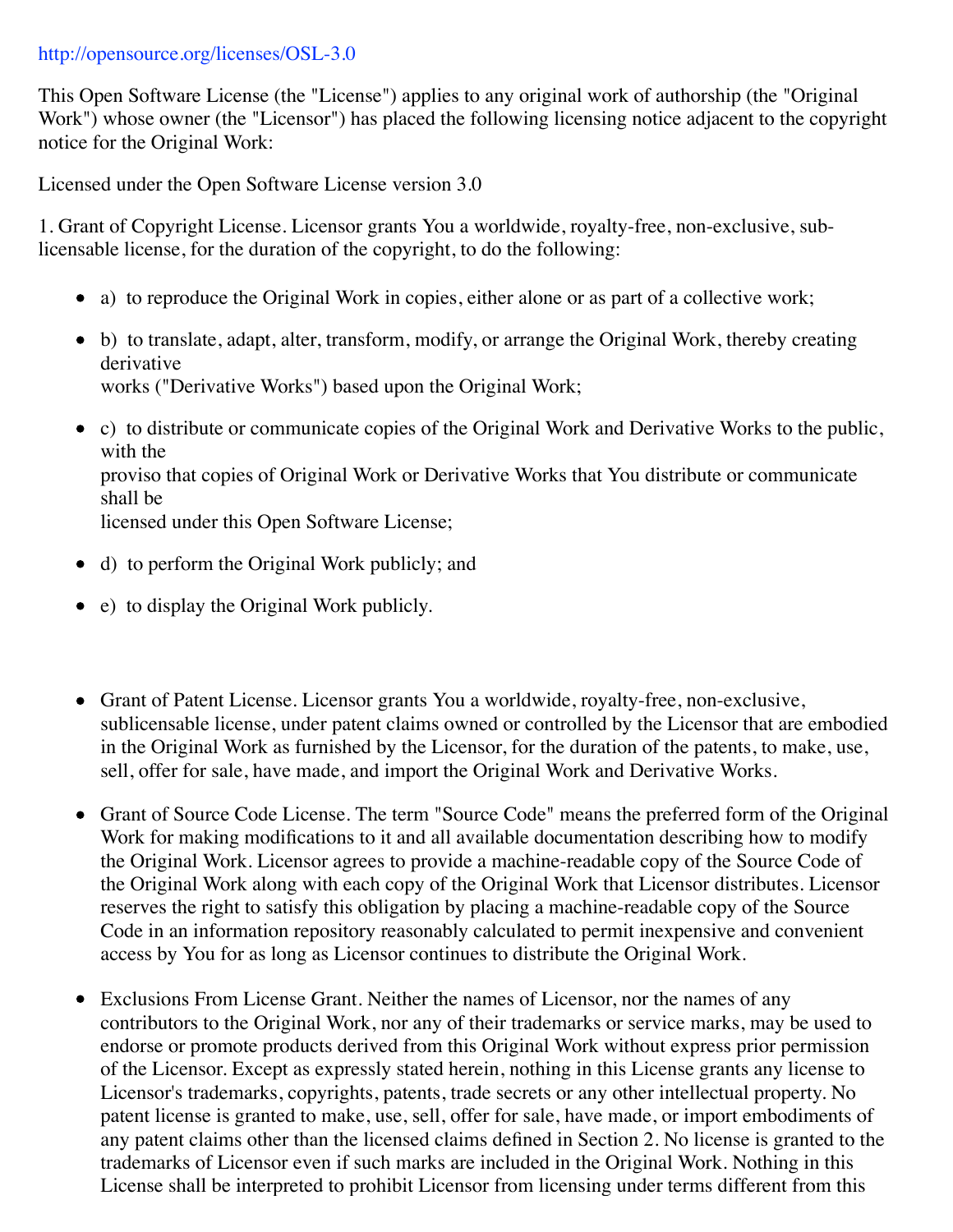$L$ icense shall be interpreted to probibit Licensing under terms different from this term different from this term License any Original Work that Licensor otherwise would have a right to license.

- External Deployment. The term "External Deployment" means the use, distribution, or communication of the Original Work or Derivative Works in any way such that the Original Work or Derivative Works may be used by anyone other than You, whether those works are distributed or communicated to those persons or made available as an application intended for use over a network. As an express condition for the grants of license hereunder, You must treat any External Deployment by You of the Original Work or a Derivative Work as a distribution under section 1(c).
- Attribution Rights. You must retain, in the Source Code of any Derivative Works that You create, all copyright, patent, or trademark notices from the Source Code of the Original Work, as well as any notices of licensing and any descriptive text identified therein as an "Attribution Notice." You must cause the Source Code for any Derivative Works that You create to carry a prominent Attribution Notice reasonably calculated to inform recipients that You have modified the Original Work.
- Warranty of Provenance and Disclaimer of Warranty. Licensor warrants that the copyright in and to the Original Work and the patent rights granted herein by Licensor are owned by the Licensor or are sublicensed to You under the terms of this License with the permission of the contributor(s) of those copyrights and patent rights. Except as expressly stated in the immediately preceding sentence, the Original Work is provided under this License on an "AS IS" BASIS and WITHOUT WARRANTY, either express or implied, including, without limitation, the warranties of non-infringement, merchantability or fitness for a particular purpose. THE ENTIRE RISK AS TO THE QUALITY OF THE ORIGINAL WORK IS WITH YOU. This DISCLAIMER OF WARRANTY constitutes an essential part of this License. No license to the Original Work is granted by this License except under this disclaimer.
- Limitation of Liability. Under no circumstances and under no legal theory, whether in tort (including negligence), contract, or otherwise, shall the Licensor be liable to anyone for any indirect, special, incidental, or consequential damages of any character arising as a result of this License or the use of the Original Work including, without limitation, damages for loss of goodwill, work stoppage, computer failure or malfunction, or any and all other commercial damages or losses. This limitation of liability shall not apply to the extent applicable law prohibits such limitation.
- Acceptance and Termination. If, at any time, You expressly assented to this License, that assent indicates your clear and irrevocable acceptance of this License and all of its terms and conditions. If You distribute or communicate copies of the Original Work or a Derivative Work, You must make a reasonable effort under the circumstances to obtain the express assent of recipients to the terms of this License. This License conditions your rights to undertake the activities listed in Section 1, including your right to create Derivative Works based upon the Original Work, and doing so without honoring these terms and conditions is prohibited by copyright law and international treaty. Nothing in this License is intended to affect copyright exceptions and limitations (including "fair use" or "fair dealing"). This License shall terminate immediately and You may no longer exercise any of the rights granted to You by this License upon your failure to honor the conditions in Section 1(c).
- Termination for Patent Action. This License shall terminate automatically and You may no longer exercise any of the rights granted to You by this License as of the date You commence an